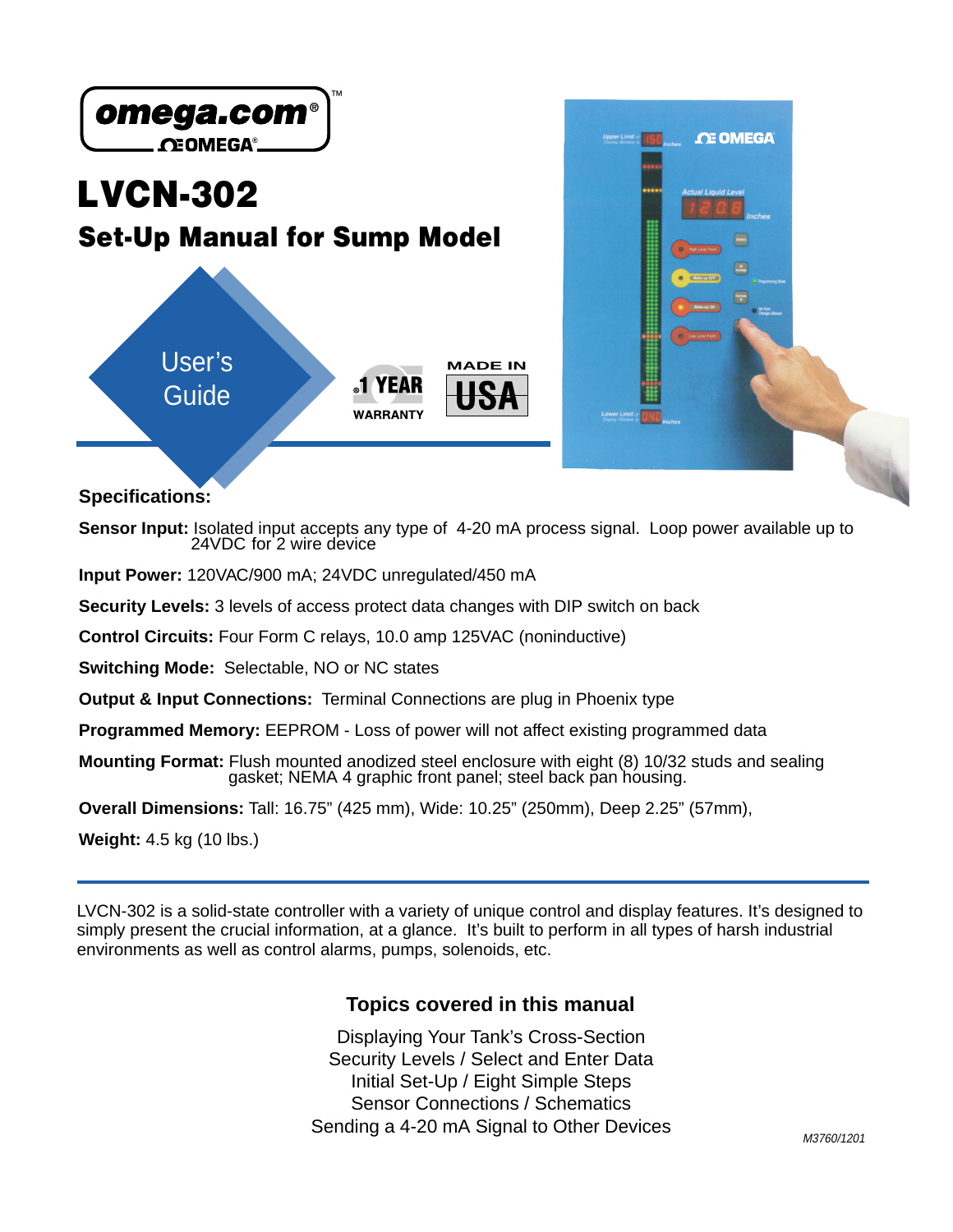# **LVCN-302 Features and Overview**

**Let's** say your tank is 112 inches deep, and the transducer range of the sensor you've chosen is 0-5 psi of water. 5 psi equals 138 inches H2O The pressure transducer is located 11 inches off the bottom of the tank. With 51 inches of water in the tank you are cavitating the pump, and at 108 inches of water you are facing probable flooding.

The goal is to maintain the liquid level between 90 and 65 inches using LVCN-302. The following steps should be taken in order to display a 50 to 110 inch "window" of the tank, while maintaining a liquid level range of 90 to 65 inches. High and low alarm output circuits will be activated at 105 and 55 inches.

> The **Initial Set-up in Eight Easy Steps** (see page 4) describes in detail how to program LVCN-302 for your specific application. To accomplish the above installation, you would enter the following:

| <b>Transducer Range</b>      |       | 138.0 inches H <sub>2</sub> O |
|------------------------------|-------|-------------------------------|
| <b>Transducer Height</b>     | 11.0  |                               |
| <b>Upper Limit of Window</b> | 110.0 |                               |
| Lower Limit of Window        | 50.0  |                               |
| High Alarm/Fault Level       | 105.0 |                               |
| Sump ON Level                | 90.0  |                               |
| Sump OFF Level               | 65.0  |                               |
| Low Alarm/Fault Level        | 55.0  |                               |

## **Tank Cross-Section Display with LVCN-302**

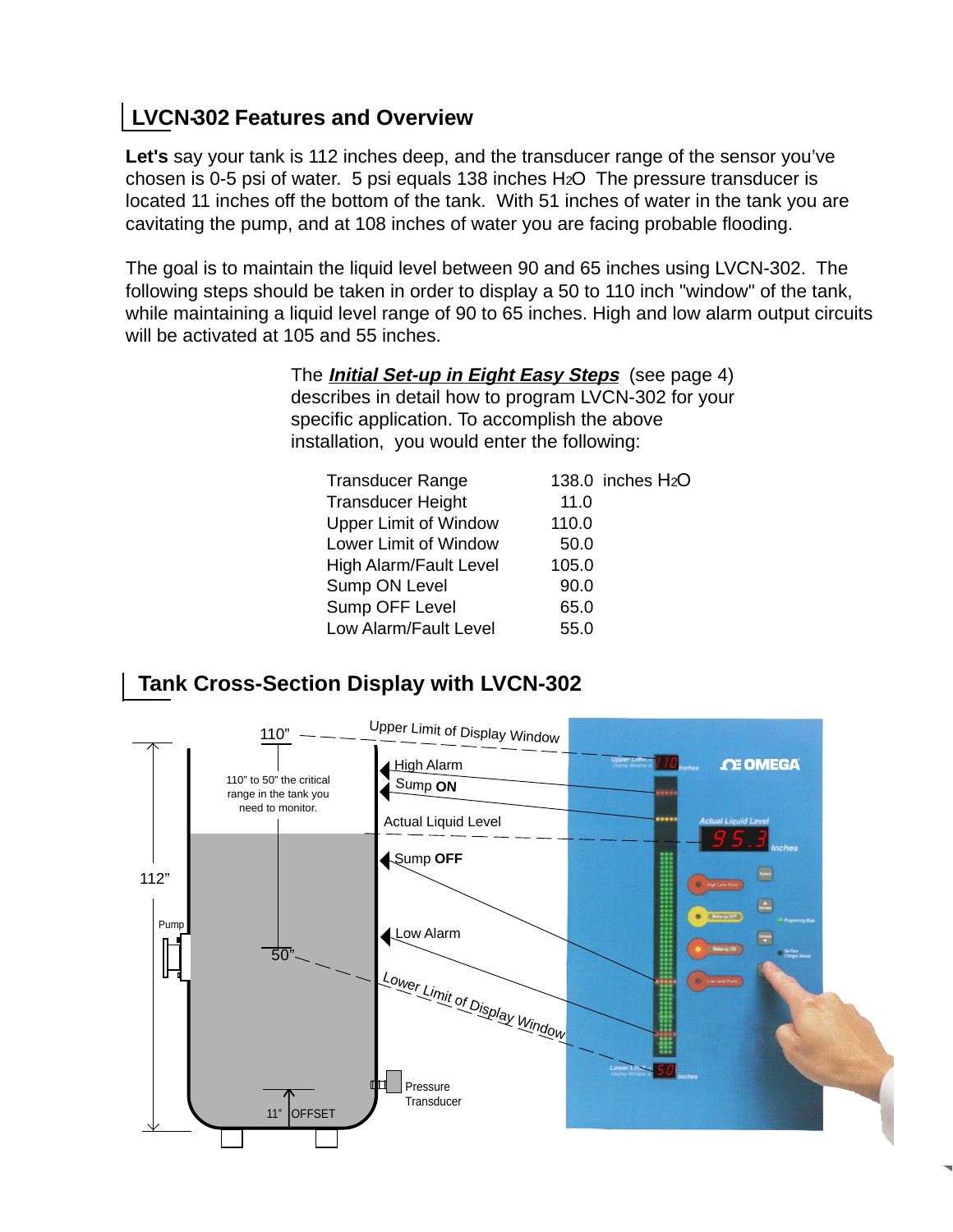### **Security Levels / Selecting and Accessing Data**

Operator access to data modifications has three modes of security: View Only, Set Point Changes Allowed and Programming. Each mode is selected from the back of the unit with a DIP switch setting.

#### **Programming Mode**

This mode, #1 ON, allows you to change all eight programmable settings. It is used for initial set-up and installation.

|   | ″// |  |
|---|-----|--|
| ω | 77  |  |
|   | 7   |  |

**ON**

1234 The Company of the United States and Company of the United States and Company of the United States and . . . . . . . . . . . . . . . .

### **Set Point Changes Allowed**

This mode, #2 ON, allows you to change all four set points: the High & Low Alarms, Make-up ON & Make-up OFF.

### **View Only Mode**

This mode, ALL OFF, prevents any changes from being made. However, all the information, except the transducer range and transducer offset, is available by pressing SELECT.



### **Output & Input Terminal Connections**

(All terminal connections are plug in Phoenix type)

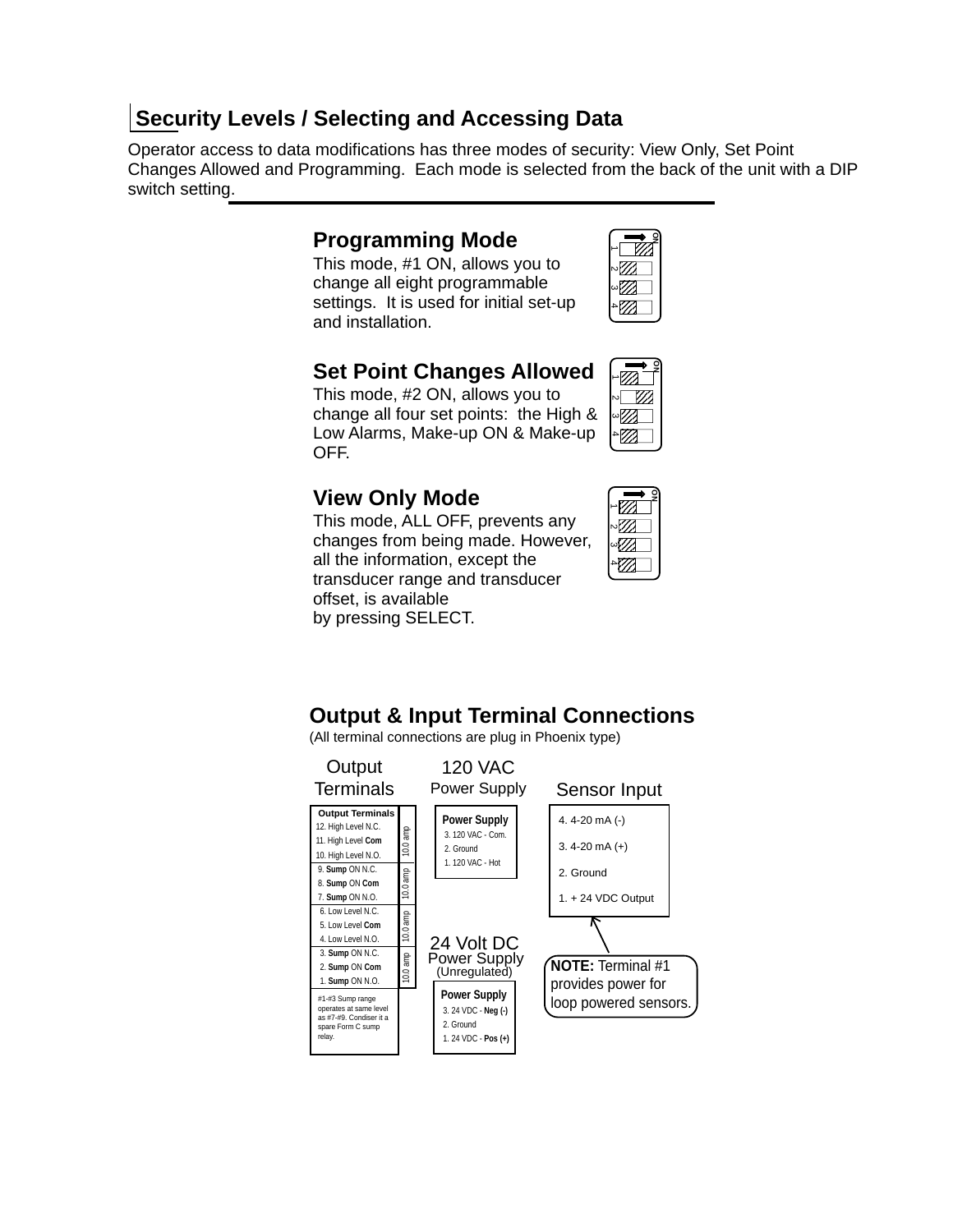## **Initial Set-Up in Eight Easy Steps**

The initial set-up requires you to change the DIP switch to Programming Mode, #1 ON. After the initial set-up, select the DIP switch settings for View Mode or Set Point Changes Allowed. (More detail on Page 3.) Holding down the INCREASE or DECREASE arrow for 3 seconds increases the scrolling speed of the numbers on the display.

| <b>1. - Setting the Transducer Range</b> Press the SELECT button on the graphic face - RRNG      |
|--------------------------------------------------------------------------------------------------|
| will appear in the display. A few seconds later, the display will convert to $R_{-,-}$ . The     |
| <b>Transducer Range</b> of the input device needs to be entered, using the INCREASE or           |
| DECREASE arrow. The Transducer Range is determined by the manufacturer of the device. It is      |
| printed on the device, typically in either psi, inches of water or inches mercury. It is not the |
| height of the tank you are controlling.                                                          |

For example: if you want to display a 120" tank of water in inches and have a transducer that has a manufacturer's range of 0-5 psi, you would use the following formula:

$$
\frac{(5.0 \text{ psi water}) (27.7 \text{ inches})}{1.0 \text{ specific gravity of water}} = 138.5 \text{ inches}
$$
 (Note: 1psi water = 27.7")

**2. - Setting Offset / Transducer Height** Press the **SELECT** button again and *OFST* will appear in the display. A few seconds later, the display will convert to *L\_\_\_*. Enter the **Transducer Height** by pressing the INCREASE or DECREASE arrow. Transducer Height is the location of the transducer from the bottom of the tank, or if you are using a bubbler it is to the bottom of the bubbler stand pipe.

**3. - Selecting the Upper Cross-Section** Press the **SELECT** button again - the **Upper Limit** small numeric window display will begin to flash and the main display will convert to *P\_\_\_*. The **Upper Limit** display level needs to be entered, using the INCREASE or DECREASE arrow. This is the "window" or cross-section of the tank you want to see displayed on the vertical bar display. It is **not** a control or alarm level.

This is one of the unique features of LVCN-302. You can select to display any portion of the height of your tank. *For example:* Suppose you have a 120" tall tank that you want to control. Filters and pumps occupy the bottom 50 inches, and you don't want the level to ever go above 105". At the same time, you want to display the crucial operating range of your tank, including make-up levels, high/low alarms and the actual level. To select the highest resolution of this crucial range on the bar display, you would enter the **Upper Limit** *P\_\_\_* at 110" and the **Lower Limit** *P\_\_\_*at 50". You can select to display any cross-section you require for the installation.

**4. - Selecting the Lower Cross-Section** Press the **SELECT** button again - the **Lower Limit** small numeric window display will begin to flash and the main display will convert to *P\_\_\_*. The **Lower Limit** display level needs to be entered, using the INCREASE or DECREASE arrow. This is the window or cross-section of the tank you want to see on the bar graph display. It is **not** a control or alarm level. (See the above For example.)

**NOTE:** The previous four steps are protected from data changes when you choose either one of the other security modes. The next four steps are accessible to changes in either the Programming Mode (at the initial set-up) or with Set Point Changes Allowed mode selected.

PROGRAMMING MODE

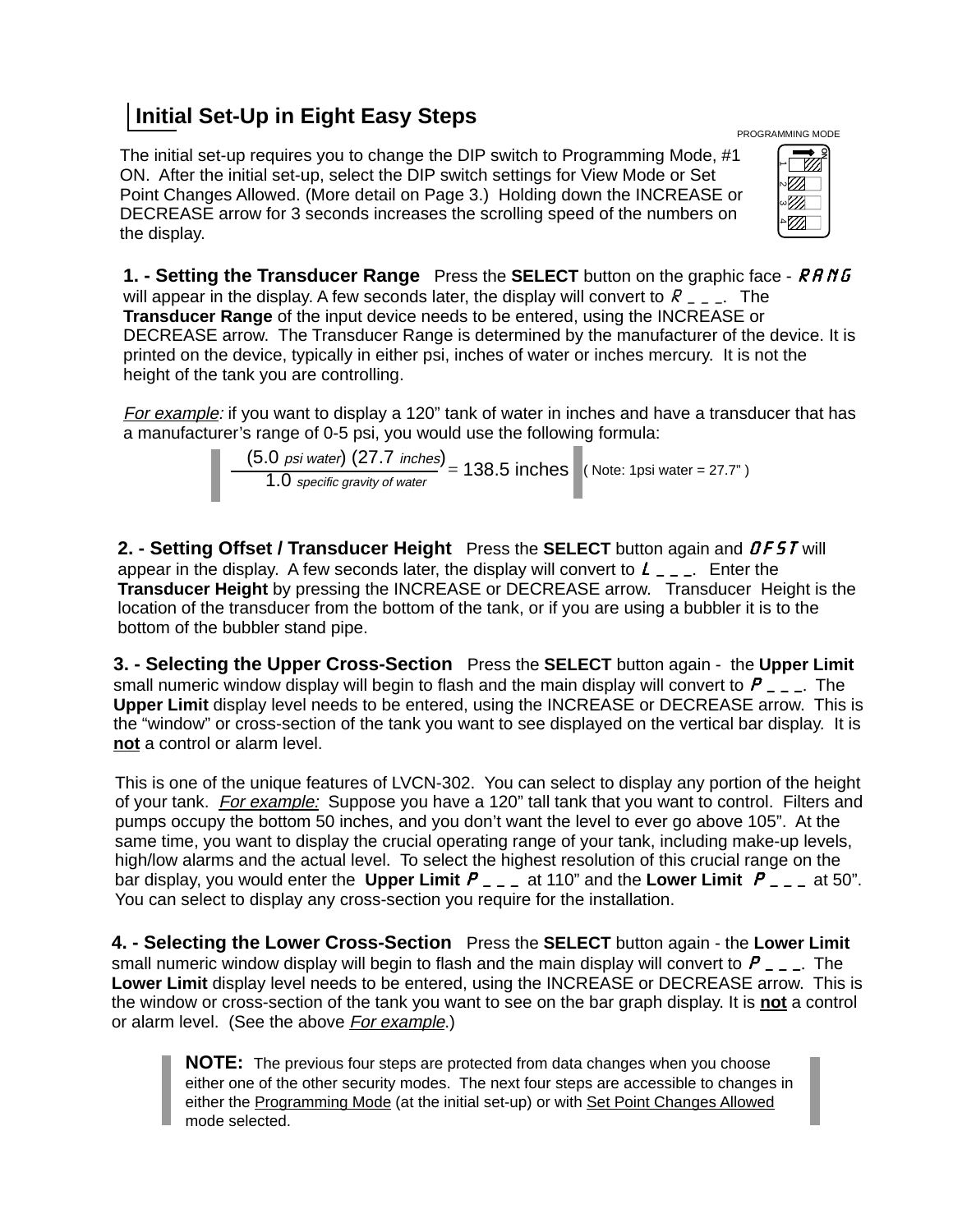**5. - Entering the High Alarm Level** Press the **SELECT** button again - the **High Level Alarm Point** indicator LED on the graphic face and the top RED line in the bar graph display will flash.  $P_{\text{max}}$  appears in the display. Enter the level, using the INCREASE or DECREASE arrow to set the desired level. When this point or level is reached, it will indicate a High Level Alarm has been reached and activate the control circuit/device you have designed into your system.

**6. - Entering the Sump ON Level** Press the **SELECT** button again - the yellow **Sump ON** indicator LED will flash along with the YELLOW line in the bar graph.  $P_{\text{max}}$  appears in the display. Enter the level, using the INCREASE or DECREASE arrow to set the desired Sump ON level. When this point or level is reached, LVCN-302 will deactivate the differential output relay to the control circuit/ device you have designed into your system.

**7. - Entering the Sump OFF Level** Press the **SELECT** button again - the **Sump OFF** indicator LED and the ORANGE line in the bar graph will flash.  $P_{\text{max}}$  appears in the display. Enter the Sump OFF level, using the INCREASE or DECREASE arrows. When this point or level is reached, LVCN-302 will activate the differential output(s) to the control circuit/device you have designed into your system.

**8. - Entering the Low Alarm Level** Press the **SELECT** button again - the **Low Level Alarm Point** indicator LED on the graphic face and the top RED line in the bar graph display will flash. *P\_\_\_* appears in the display. Enter the Low Alarm Level, using the INCREASE or DECREASE arrow. When this point or level is reached, it will indicate a Low Level Alarm has been reached and activate the control circuit/device you have designed into your system.

# **Sensor Input Connections / Schematics**

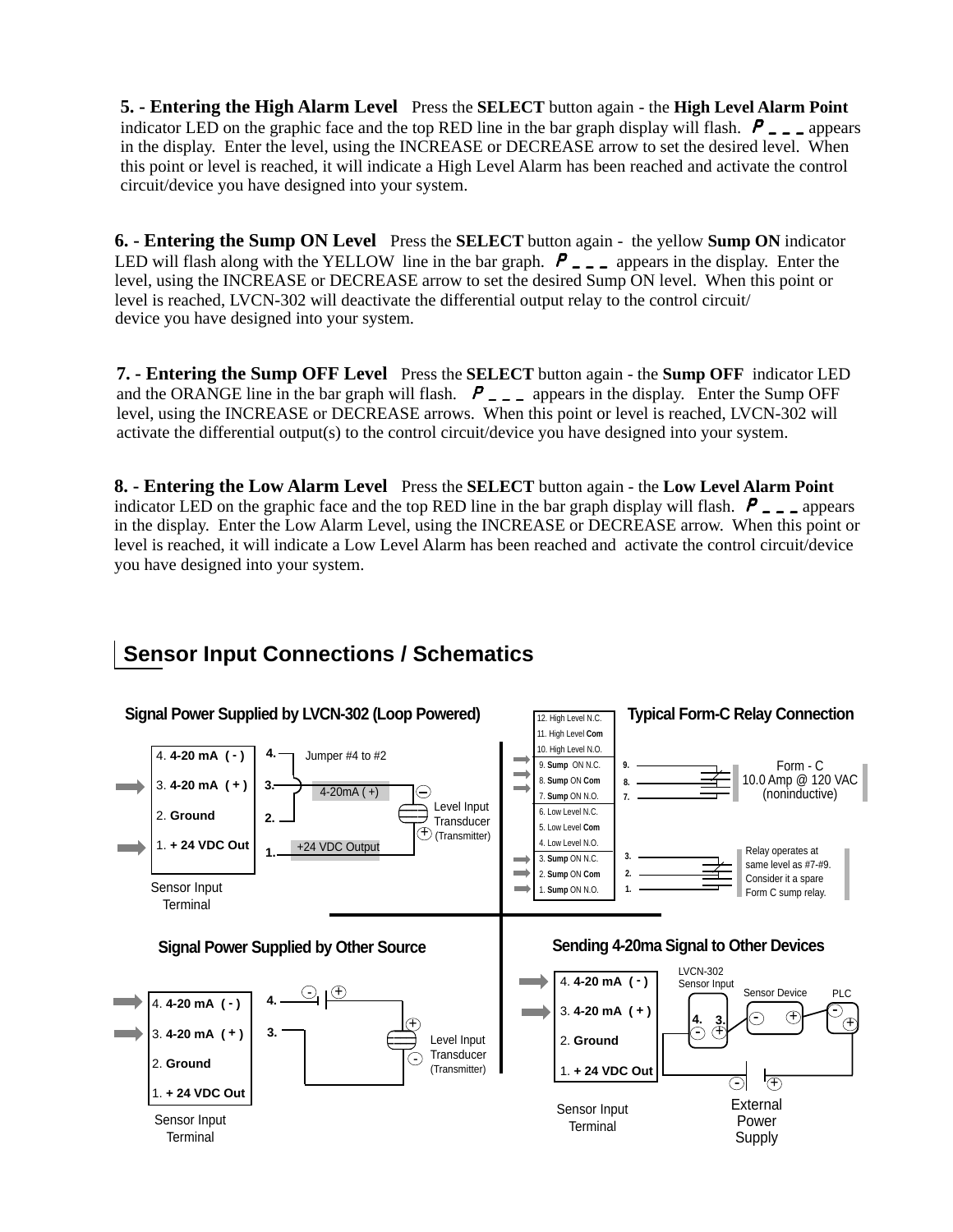## **Other Helpful Features of LVCN-302**

Interrupted 4-20 mA Signal from Sensor

Whenever the 4-20 mA signal from the sensor device is lost because of an open wire or device malfunction, an *ERR3* message is displayed in the Actual Liquid Level window. Additionally, the entire bar display will flash red and green.

Over &/or Under 4-20 mA signal received

When the input sensor is sending a 4.0 mA signal, the Actual Liquid Level display will show a V character in the first digit of the display.





Process Signal Input is 20.0 mA

Software Version Numbers

The version number of your LVCN-302 unit is shown in the Actual Liquid Level display window when you power up the unit. If your unit has version 2.8, you will see in the window *LV 2.8*

Programmed data **cannot** be lost

All the data and logic are written to a permanent EEPROM, which will retain your data in the event the power supply is disconnected. There is **no battery on the board to maintain the data in the EEPROM.**